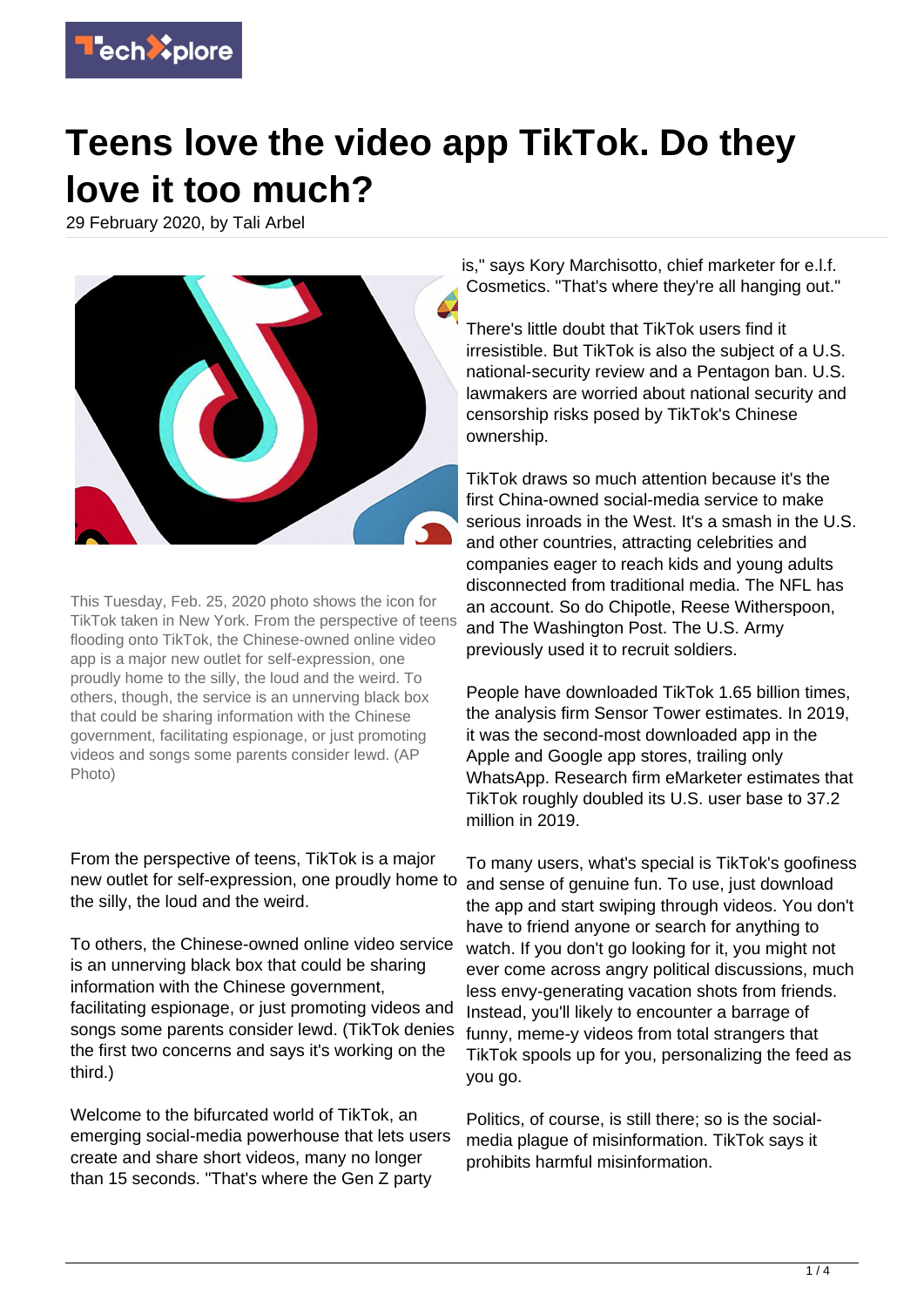

TikTok makes money from ads, and sometimes the campaigns aren't readily identifiable as ads. Companies can start hashtag-based "challenges" that invite users to participate by posting their own videos, often incorporating a particular dance or dance move. E.l.f. Cosmetics' "eyeslipsface" campaign, for example, had people wink and purse their lips to go with the lyrics of an original song. Users created 3 million videos, with 4 billion views.

The service has helped launch musical stars like Lil Nas X, whose "Old Town Road" is the longestrunning No. 1 song in the history of Billboard's charts. There are pranksters, funny skits, behindthe-scenes of fast-food operations and "glowups"—before-and-after shots of someone making themselves look cuter. Some are more random: Kim Kardashian cooking parodies?

Some users say TikTok is more authentic than the self-consciously pretty and polished Instagram. Emilie Richer, a 19-year-old from Simcoe, Ontario, says she uses Instagram for "photos that look nice, or the good things I'm doing" and TikTok to "get loose, make jokes, pull pranks and stuff, dress up weird." A TikTok video of Richer catching a pickle thrown into her mouth went viral in November.



This photo shows a Tiktok image from a smart phone in New York. From the perspective of teens flooding onto TikTok, the Chinese-owned online video app is a major new outlet for self-expression, one proudly home to the silly, the loud and the weird. To others, though, the service is an unnerving black box that could be sharing information with the Chinese government, facilitating espionage, or just promoting videos and songs some parents consider lewd. (AP Photo/Tali Arbel)

A Chinese startup, ByteDance, launched TikTok internationally over two years ago. It then bought Musical.ly, another Chinese video service popular with teens in the U.S. and Europe. ByteDance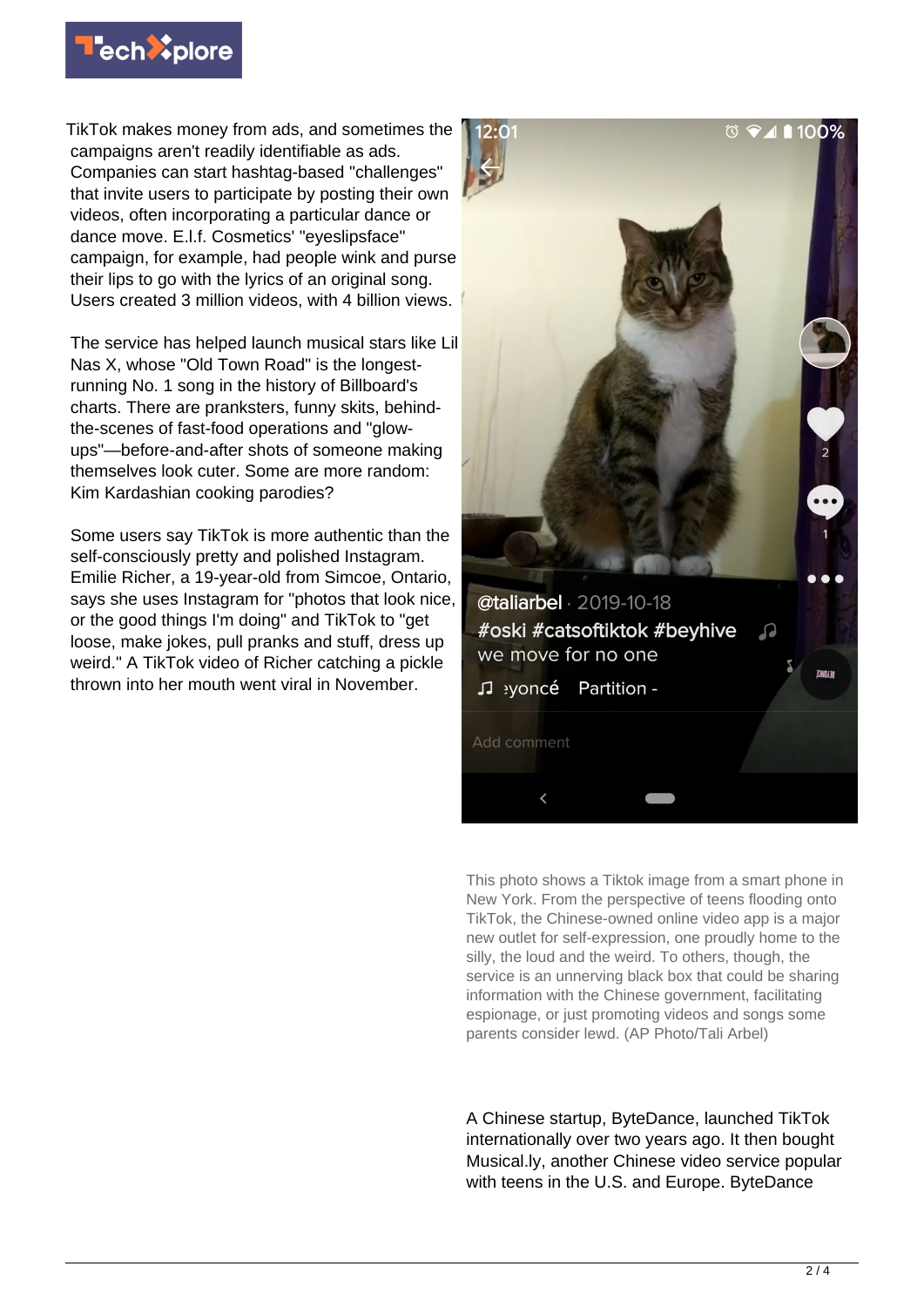

combined the two, but kept TikTok separate from a official with the National Security Council and twin service called Douyin, which it offers only in China. Until recently, Chinese social media services, built in a country hemmed in by censorship, have largely been confined to a domestic audience.

TikTok's rise, fueled in part by ads on Facebook, Instagram and Snapchat, has in turn shaken those U.S. services. The company behind Snapchat started listing TikTok as a competitor in 2019. Facebook, which famously copies features of its rivals, launched a knockoff called Lasso in 2018 and added TikTok-ian video-editing features to Instagram.

Beyond rivalries, concerns range from the sexual nature of some videos to censorship by China's communist government.

India and Indonesia temporarily banned TikTok because of worries about children. Anastasia Basil, a Los Angeles writer whose children are 10 and 12, China. says she was upset by the explicit lyrics in songs and "extremes of sexualized content" she saw. Her Not everyone buys that. The Chinese government 10-year-old's best friend loves TikTok, she says; she told the friend's mother not to let Basil's daughter use it during sleepovers.

TikTok is working hard to ensure that it's a "safe and positive environment," says Kudzi Chikumbu, the company's head of creator partnerships.

TikTok has fleshed out its community guidelines on what's allowed. It offers a restricted mode for inappropriate content and limited accounts for under-13 users, although it doesn't verify ages. Last year, the company agreed to a \$5.7 million U.S fine over collecting personal information from kids under 13. The company says it deletes "wrongly created" accounts, such as those of underage users with fake birthdates, when they're reported by other users.

But many security experts worry about the information sucked up by the service. People's social connections, biometric data and interests that would be useful to an advertiser could also assist a hostile government in cultivating spies or tracking dissidents, says John Dermody, a former Department of Homeland Security.

These national-security worries parallel a broader U.S. security crackdown on Chinese companies and President Donald Trump's trade war with China. A U.S. [national-security](https://techxplore.com/tags/national+security/) agency is reviewing ByteDance's Musical.ly deal, while the Army, Navy and Marine Corps recently banned service members and personnel from installing TikTok on government-issued phones.

Facebook CEO Mark Zuckerberg has criticized TikTok for allegedly censoring protests. Newsreports have asserted that TikTok has banned videos and topics in line with Beijing's own censorship rules.

TikTok now insists that it doesn't do so, nor would it even if the Chinese government asked it to. As for spying, the company denies it and says it stores U.S. user data in the U.S. and Singapore, not

"can exert a fair amount of soft pressure" and get what it wants, says Chris Calabrese of the U.S. tech watchdog group Center for Democracy & Technology.

© 2020 The Associated Press. All rights reserved. This material may not be published, broadcast, rewritten or redistributed without permission.